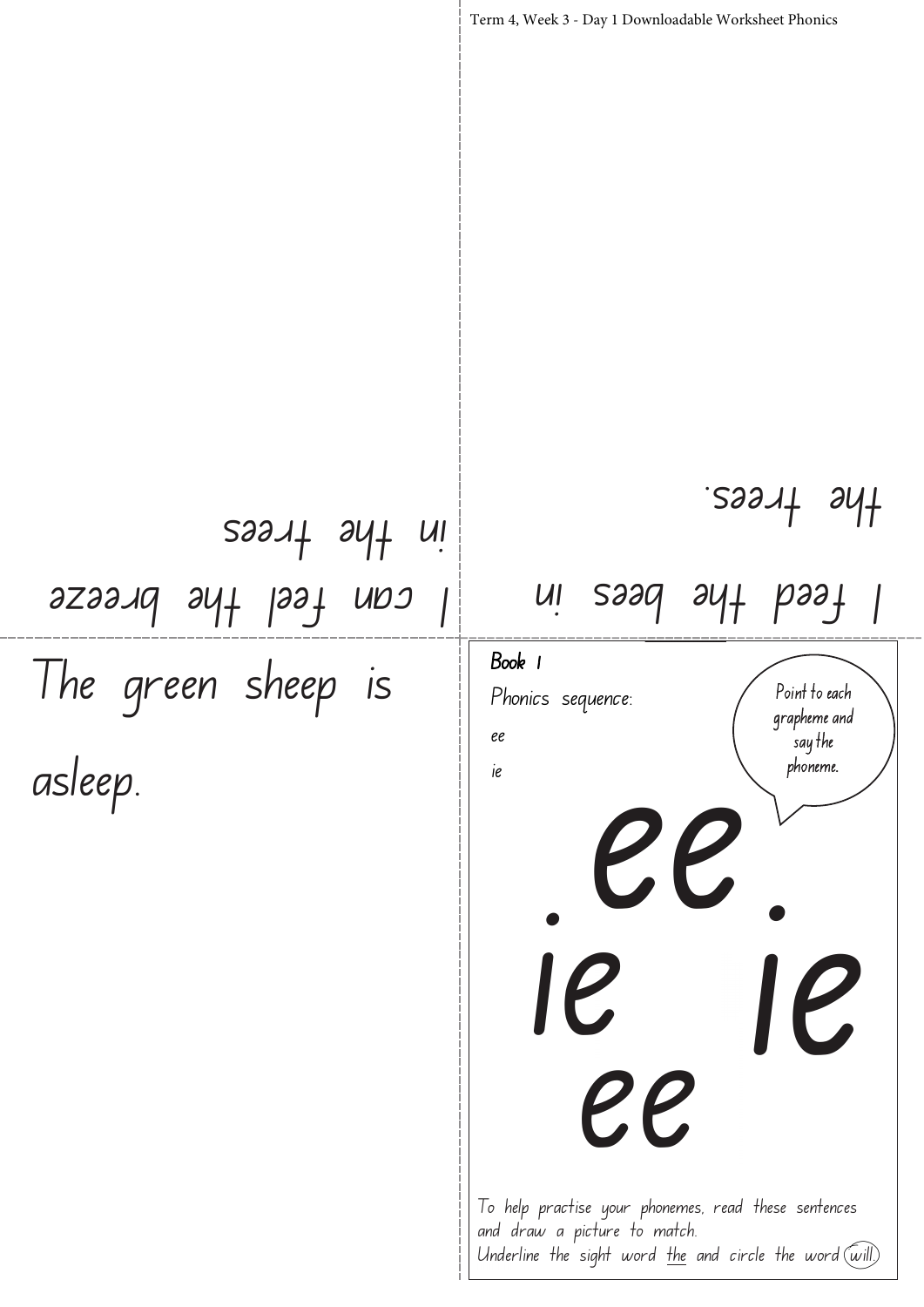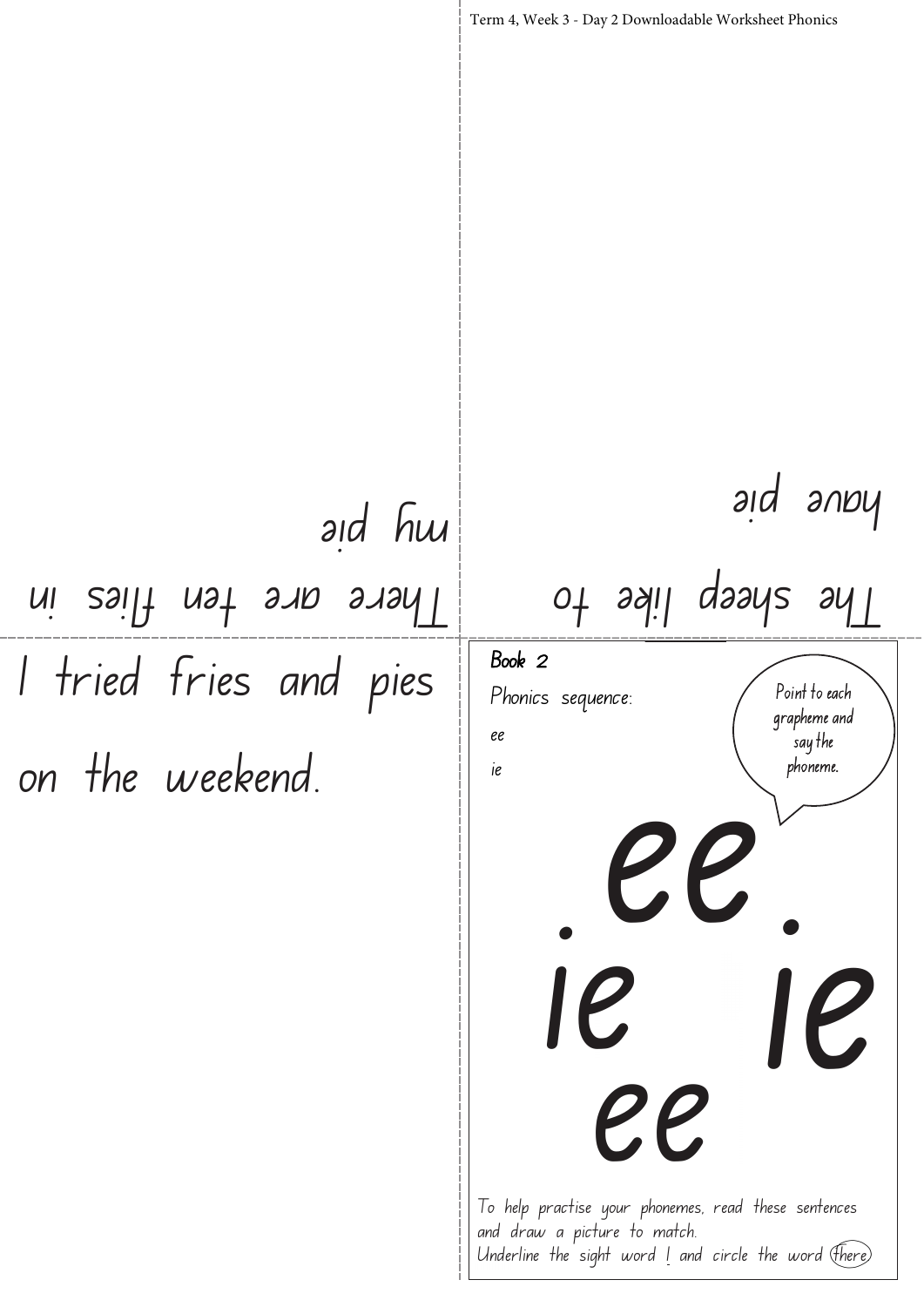The sheep did not peep at the pie. Point to each grapheme and  $\frac{1}{3}$  say the phoneme. Term 4, Week 3 - Day 3 Downloadable Worksheet Phonics Book 3 Phonics sequence: ee ie The magpies had a red tie on. I like cheese in and hu ee ie ie ee

> To help practise your phonemes, read these sentences and draw a picture to match. Underline the sight word  $\mathsf{l}$  and circle the word  $\mathsf{ (like)}$